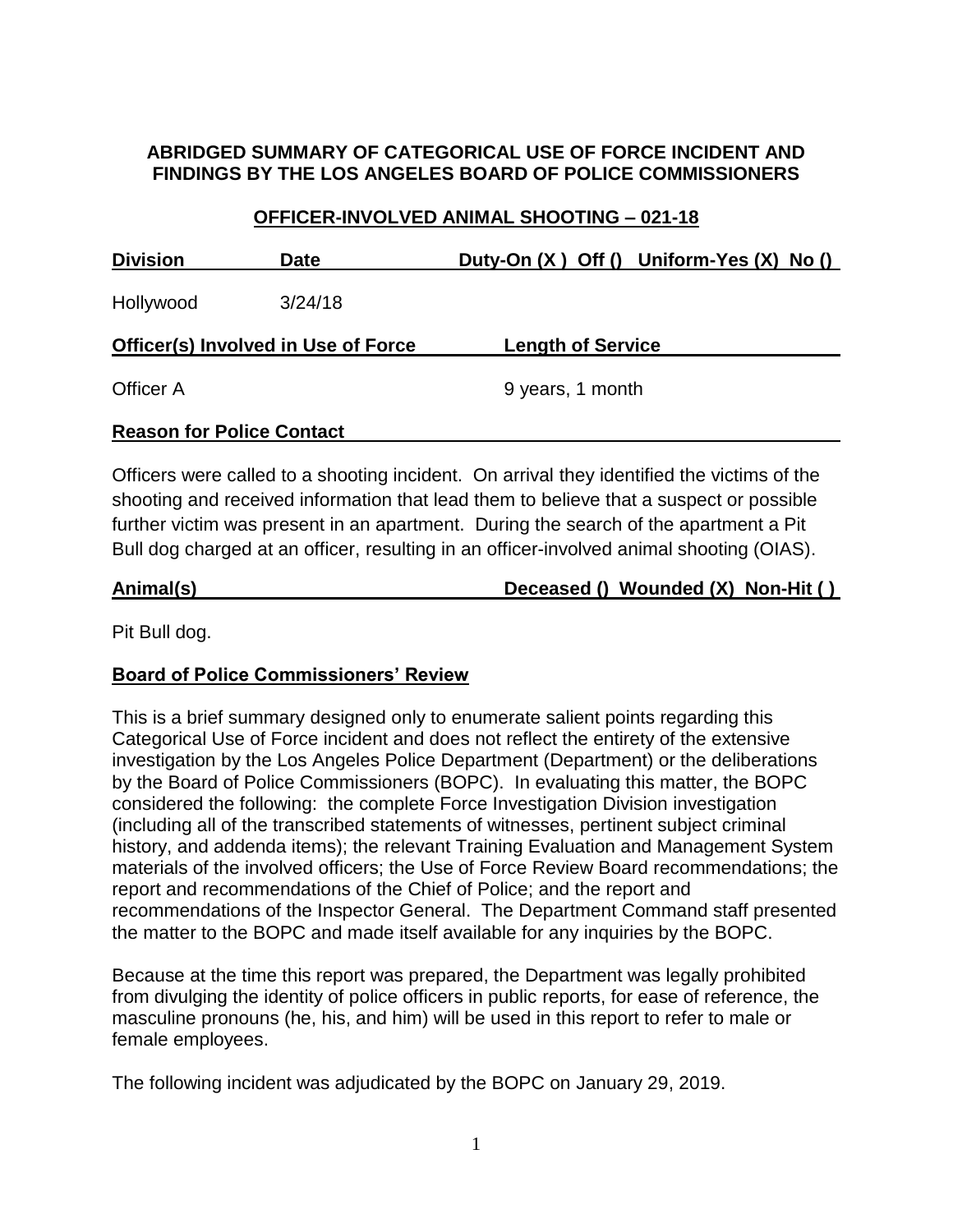#### **Incident Summary**

Police Officers A and B received a radio call of shots fired at a residential location. The officers responded with lights and sirens. While on the way to the location, there were additional broadcasts updating the call to an ambulance shooting. Upon arrival at the location, Officer A broadcast their status and location (Code-6). An unknown man directed Officer A to the rear alley behind an apartment building.

Officers A and B drove their police vehicle into the alley and found Victim A lying on the ground, bleeding from multiple gunshot wounds.

Additional officers arrived at scene and assisted with the preliminary investigation. Officers C and D found Victim B lying in a carport nearby also suffering from gunshot wounds.

Sergeants A and B also arrived at the scene independently of one another and assisted with managing the incident.Information was received that either a suspect or potential additional victim had entered an apartment after the shooting. Sergeant A was briefed and directed officers to form a team to make entry into the apartment to check for additional victims and or suspects.

Officer B organized the entry team, Officer A was assigned on point with a rifle; Officer B, second in line, was going to be the scout; Officer C would be the team leader; Officer D would be ready with a less lethal option (Beanbag shotgun); Officers E and F were assigned as the arrest team. All officers donned their tactical gear including ballistic helmets. Sergeant A was the Incident Commander.

While officers were preparing to make entry, the front door of the location opened and Witnesses A and B exited. Officers called to the other occupants of the apartment directing them to exit. Witnesses C and D complied with the officers' directions and exited the apartment. They advised the officers there were two children in the apartment sleeping and a Pit Bull. Witness C told officers the dog was more of a barker than anything.

Officers covered the front of the apartment until the entry team was ready to make their approach. On the way to the apartment Sergeant A stopped behind to speak with a colleague and was not present at the door as the team entered the apartment.

Sergeant B, already present at the door of the apartment with Detective A, looked in and observed a large white dog standing in the doorway of the bedroom. Sergeant B told Officer C about the location of the dog. Sergeant B advised Officer C to bring a fire extinguisher or Beanbag shotgun. Officer D advised Sergeant B he had a Beanbag shotgun.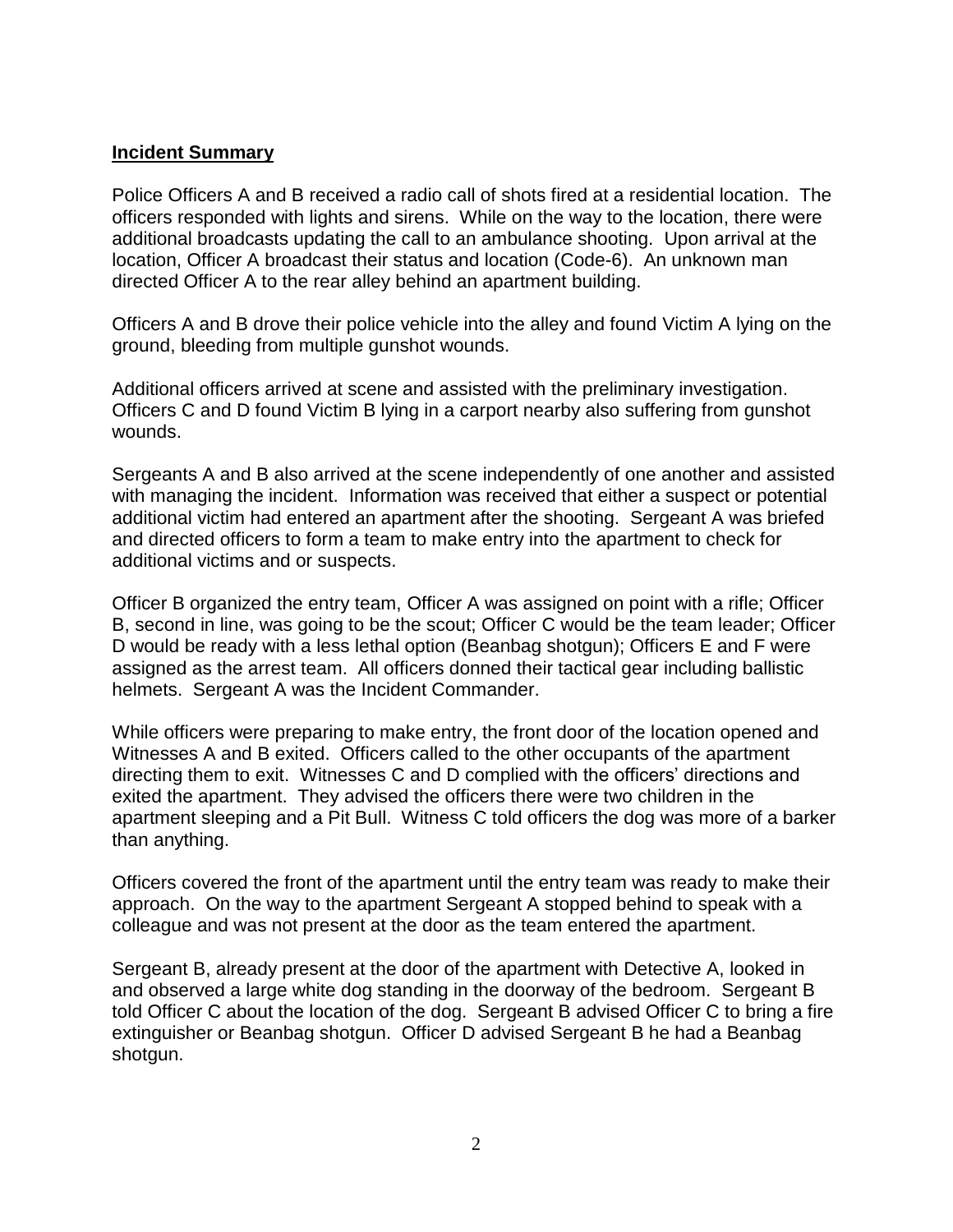The entry team officers walked in the front door of the apartment and into the main front room area. Officers A and D covered the bathroom, hallway, and north bedroom, while Officers B and C entered and searched the south bedroom for possible suspects. Nobody was in the room.

Officer A heard the dog barking when the search team entered the apartment. Officer A looked through the doorway into the north bedroom and observed a large Pit Bull laying on a bed. Officer A informed officers that there was a dog in the room. The dog stood up and started growling and barking more aggressively. The dog started charging at Officer A. He was afraid the dog was going to bite him. Officer A moved back to give the dog some space but it kept moving towards Officer A. Officer A, believing he was going to be bitten, fired one round in a downward direction, striking the Pit Bull in the face. The dog ran back into the bathroom.

Officer A identified the fact that he had fired his weapon. After the officer-involved shooting (OIS), Sergeant A came into the apartment and instructed an officer to close the bathroom door. Officer B closed the door. Officers E and F took the children out of the apartment and united them with their parents.

The rest of the apartment was searched. No one was found. The Pit Bull dog was taken to hospital where it survived its injuries.

## **Los Angeles Board of Police Commissioners' Findings**

The BOPC reviews each Categorical Use of Force incident based upon the totality of the circumstances, namely all of the facts, evidence, statements and all other pertinent material relating to the particular incident. In every case, the BOPC makes specific findings in three areas: Tactics of the involved officer(s); Drawing/Exhibiting of a firearm by any involved officer(s); and the Use of Force by any involved officer(s). Based on the BOPC's review of the instant case, the BOPC made the following findings:

## **A. Tactics**

The BOPC found Officers A's tactics to warrant a Tactical Debrief and Sergeant A and B's tactics to warrant Administrative Disapproval.

#### **B. Drawing/Exhibiting**

The BOPC found Officer A's drawing and exhibiting of a firearm to be in policy.

#### **C. Lethal Use of Force**

The BOPC found Officer A's lethal use of force to be in policy.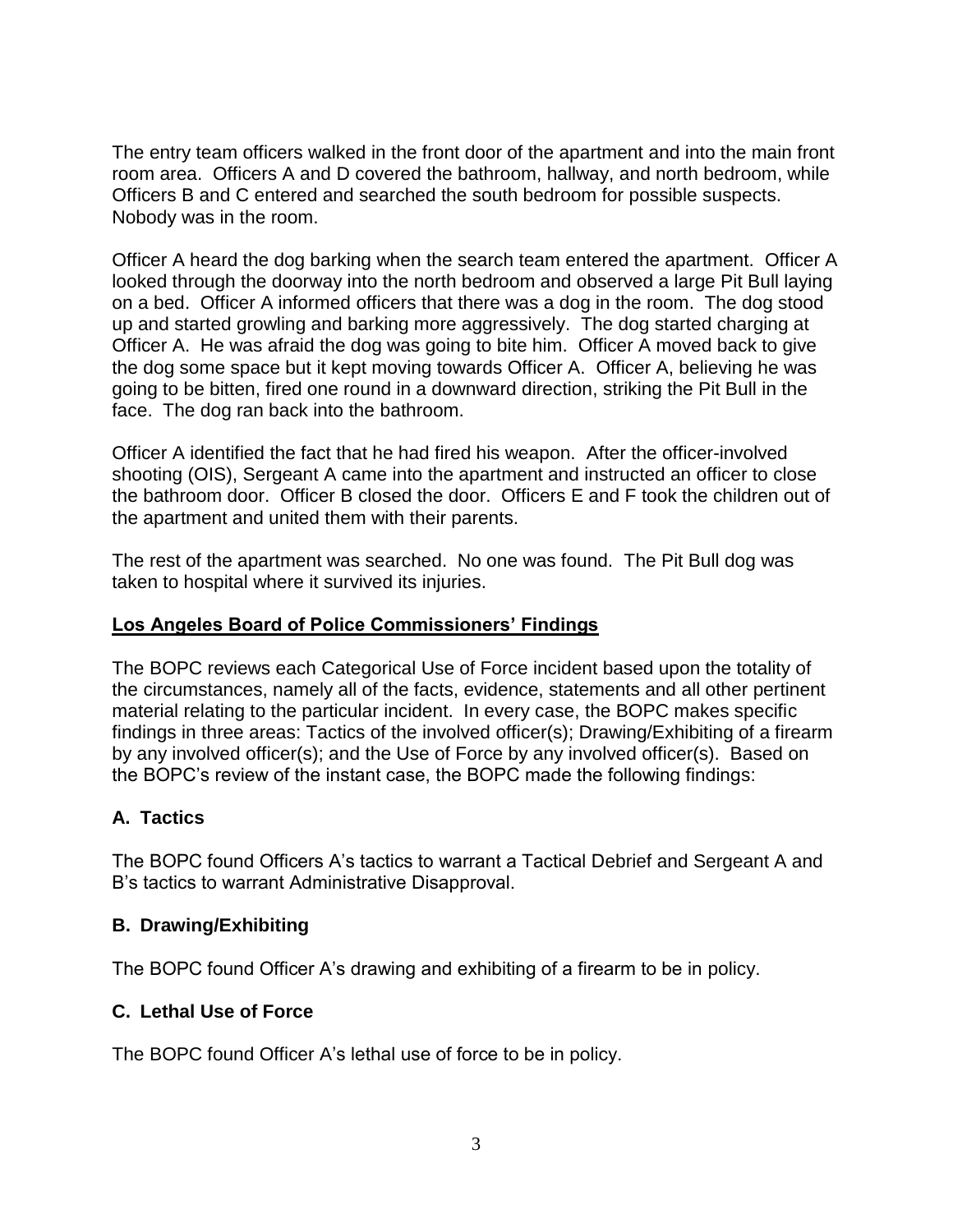## **Basis for Findings**

In making its decision in this matter, the Commission is mindful that every "use of force by members of law enforcement is a matter of critical concern both to the public and the law enforcement community. It is recognized that some individuals will not comply with the law or submit to control unless compelled to do so by the use of force; therefore, law enforcement officers are sometimes called upon to use force in the performance of their duties. It is also recognized that members of law enforcement derive their authority from the public and therefore must be ever mindful that they are not only the guardians, but also the servants of the public. The Department's guiding value when using force shall be reverence for human life. Officers shall attempt to control an incident by using time, distance, communications, and available resources in an effort to de-escalate the situation, whenever it is safe and reasonable to do so. When warranted, Department personnel may objectively use reasonable force to carry out their duties. Officers who use unreasonable force degrade the confidence of the community we serve, expose the Department and fellow officers to legal and physical hazards, and violate the rights of individuals upon whom unreasonable force is used. Conversely, officers who fail to use force when warranted may endanger themselves, the community and fellow officers." (Use of Force Policy, Los Angeles Police Department Manual.)

The Commission is cognizant of the legal framework that exists in evaluating use of force cases, including the United States Supreme Court decision in Graham v. Connor, 490 U.S. 386 (1989), that:

"The reasonableness of a particular use of force must be judged from the perspective of a reasonable officer on the scene, rather than with the 20/20 vision of hindsight. The calculus of reasonableness must embody allowance for the fact that police officers are often forced to make split-second judgments – in circumstances that are tense, uncertain and rapidly evolving – about the amount of force that is necessary in a particular situation."

The Commission is further mindful that it must evaluate the actions in this case in accordance with existing Department policies. Relevant to our review are Department policies that relate to the use of force:

Law enforcement officers are authorized to use deadly force to:

- Protect themselves or others from what is reasonably believed to be an imminent threat of death or serious bodily injury; or
- Prevent a crime where the subject's actions place person(s) in imminent jeopardy of death or serious bodily injury; or
- Prevent the escape of a violent fleeing felon when there is probable cause to believe the escape will pose a significant threat of death or serious bodily injury to the officer or others if apprehension is delayed. In this circumstance, officers shall to the extent practical, avoid using deadly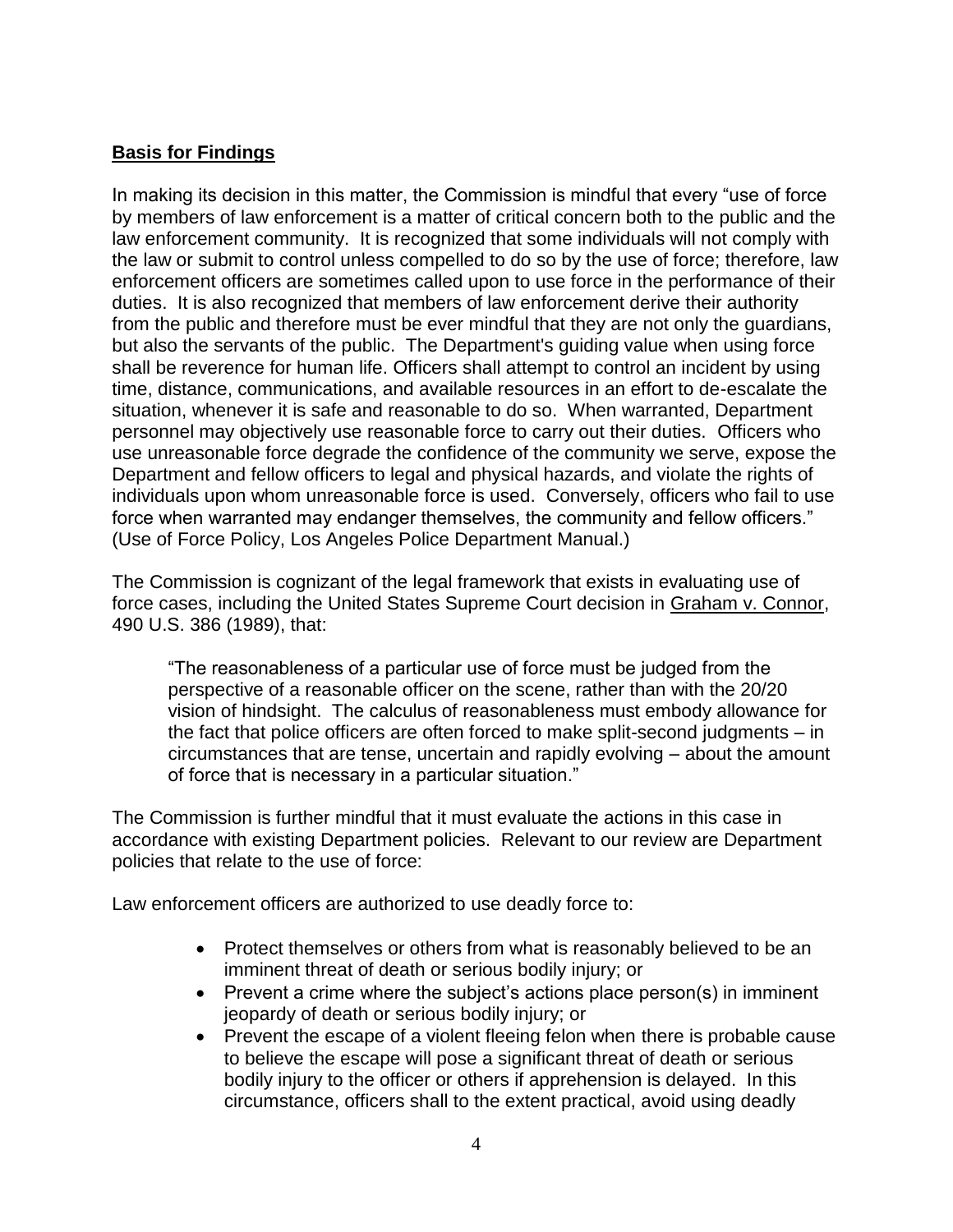force that might subject innocent bystanders or hostages to possible death or injury.

The reasonableness of an Officer's use of deadly force includes consideration of the officer's tactical conduct and decisions leading up to the use of deadly force. (Use of Force Policy, Los Angeles Police Department Manual.)

An officer's decision to draw or exhibit a firearm should be based on the tactical situation and the officer's reasonable belief that there is a substantial risk that the situation may escalate to the point where deadly force may be justified. (Los Angeles Police Department Manual.)

Tactical de-escalation involves the use of techniques to reduce the intensity of an encounter with a suspect and enable an officer to have additional options to gain voluntary compliance or mitigate the need to use a higher level of force while maintaining control of the situation. Tactical de-escalation does not require that an officer compromise his or her safety or increase the risk of physical harm to the public. De-escalation techniques should only be used when it is safe and prudent to do so. (Tactical De-Escalation Techniques, October 2016.)

## **A. Tactics**

- In its analysis of this incident, the BOPC identified the following tactical consideration:
	- Dog Encounters
- The evaluation of tactics requires that consideration be given to the fact that officers are forced to make split-second decisions under very stressful and dynamic circumstances. Tactics are conceptual and intended to be flexible and incident specific, which requires that each incident be looked at objectively and the tactics be evaluated based on the totality of the circumstances.
- The BOPC also considered the following:

#### **1. Exigent Warrantless Searches**

The investigation revealed the officers and supervisors entered the apartment to search for additional victims and suspects involved in the shooting incident. Based upon the officers' and supervisors' belief that there was possibly an injured victim inside and an exigent circumstance existed, the BOPC believed the entry and search was reasonable and met the legal standard of an exception to the search warrant requirement. The BOPC noted, however, that entering the apartment and searching for a suspect, in this circumstance, would not meet the exigent circumstances standard. Additionally, the officers and supervisors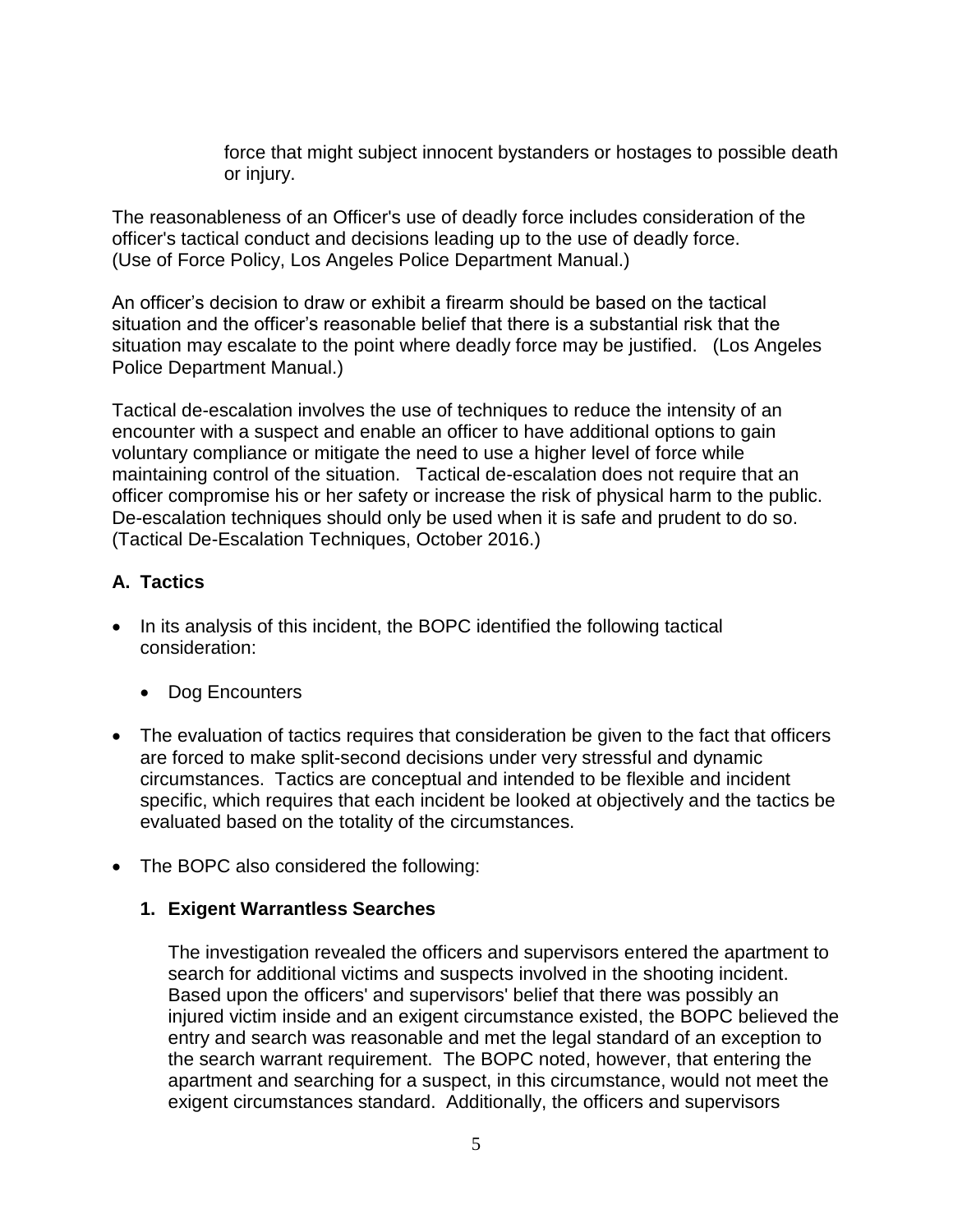should always consider attempting to obtain valid consent to enter and search when circumstances and time permit.

#### **2. Tactical Communication/Planning**

The investigation revealed several shortcomings in the communication and planning between the personnel on the search team and the personnel monitoring the apartment. Consequently, the involved personnel acted independently and did not coordinate their respective efforts during this incident. The officers and supervisors are reminded that effective communication and coordination can afford them the opportunity to assess, request additional resources, or deploy other tactics to enhance officer safety and situational awareness, reduce the likelihood of injury to the public, and mitigate any potential ongoing threats.

### **3. Public Safety at a Critical Incident**

The investigation revealed that three young children remained asleep inside the apartment while the search team searched the apartment. Placing a member of the public in harm's way should be avoided at every opportunity. The BOPC would have preferred that the officers and/or supervisors had removed the children from the apartment to a safe location prior to conducting their search. Officers and supervisors should always be mindful of the possibility of placing a member of the public in harm's way.

#### **Command and Control**

It is incumbent upon supervisors at the scene of a critical incident, such as this, to demonstrate and exercise supervision that is consistent with Department supervisory and tactical training.

Sergeant A was still in the alley when the search team approached and entered the apartment. Sergeant A was not aware that Sergeant B and Detective A had responded to the apartment and were making contact with the occupants. Additionally, Sergeant A was not in close proximity to the apartment when the OIS occurred. As such, Sergeant A's actions limited his ability to effectively assess and manage the ongoing tactical situation.

Sergeant B, along with some additional officers, entered the apartment, contacted the occupants, and remained inside or in the doorway of the apartment prior to the search team entering and securing the apartment. In addition, upon arrival of the search team, Sergeant B did not ensure the removal of the young children from the apartment prior to the search team entering the apartment. As such, Sergeant B's actions placed officers and members of the public in unnecessary danger.